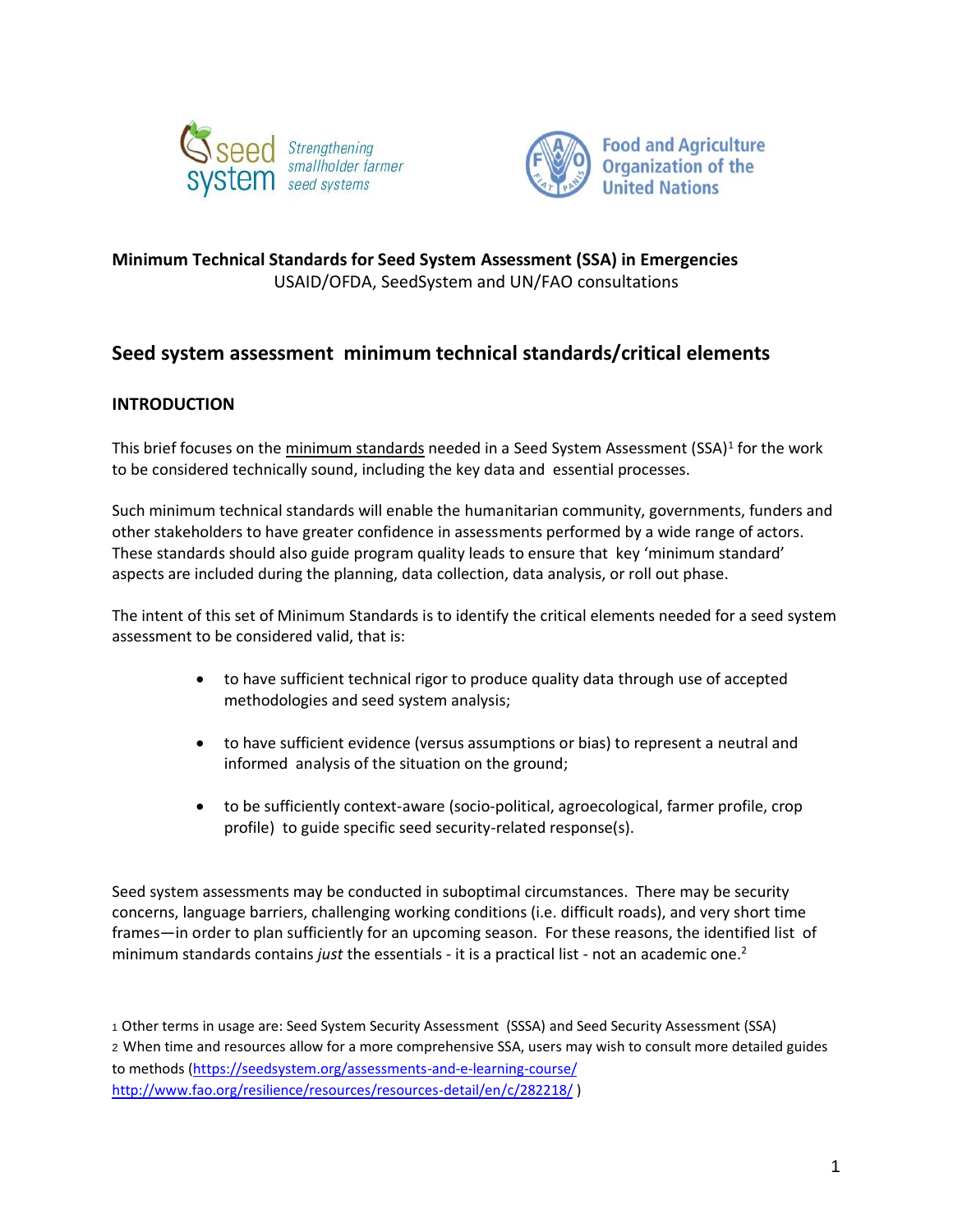#### 1. **Brief description of disaster/stress.**

There are a series of basic framing elements to include.

- a. Overview of salient broad features that could affect agricultural intervention;
- b. Timing in the agricultural season when the disaster hit and with it the possible effects on crop production;
- c. Initial appraisal showing agricultural recovery is contextually possible and appropriate (i.e. farmers are ready to plant and engage in agriculture; there is sufficient access to land, stability and security to suggest that what is planted can be harvested; and agricultural support will do no harm);
- d. Indication that this is an acute stress, chronic stress or both.
- 2. **Rationale for specific seed security-linked assessment**: the transparent trigger (or triggers). The rationale for conducting an assessment needs to be explained in multiple ways.
- a. Documentation of how the stress/disaster could affect seed security and lead to a negative impact on (variously): production, nutrition, resilience, income, or other key outcomes. (Refer to available evidence related to these concerns).
- b. Elaboration of other questions (immediate, medium and longer-term) that stakeholders want this assessment to answer.

## **3. Place**

The general and specific locations help interpret the findings.

- a. Detail of exactly where the assessment was done and how applicable the findings are to other geographic or agro ecological zones.
- b. Clear description of sites chosen (e.g. farming's place in livelihoods and land-use, main cropping systems, any particular groups or locations that are especially vulnerable).

#### **4. When/timing of assessment**

Indication that timing of assessment will allow for a response tailored to a particular season/seasons. The recommendations must account for the specific logistics to plan and implement such responses (e.g. never deliver seed late).

## **5. Background work :** critical elements

No matter how quick—realtime preparatory work and complementary useful studies need to provide background information on critical features. Information may be published or may have to be garnered by speaking with those working in the area. Critical background elements include:

- a. Knowledge of agricultural seasons, crop calendar, major crops for each main season;
- b. Knowledge of seeding rates for each crop realistic farmer seeding rates (not formal sector recommended rates);
- c. Knowledge of how formal seed sector operates in area (and for which key crops);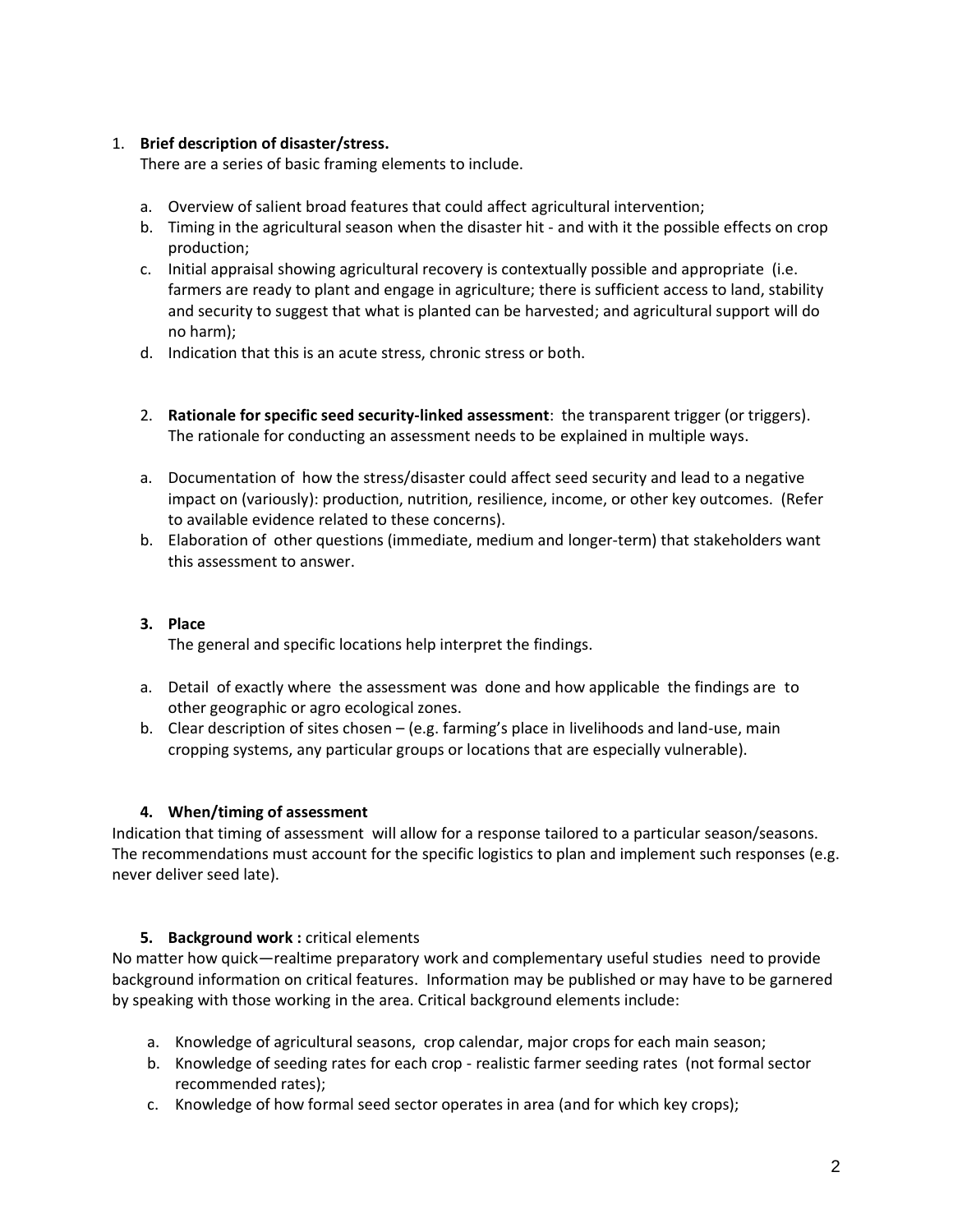- d. Knowledge of how informal seed sector operates in area (and for which key crops);
- e. Knowledge of integrated seed sector in area, e.g. community-based seed producers
- f. List of crops/varieties particularly adapted to area and to stress;
- g. Understanding of farmer preferences for crop/ variety for market crops and for home consumption;
- h. Insights into changing crop or variety use through time (5 years? 10 years?) (market driven? climate stress-driven?);
- i. Special social issues related to crops, seed security, and smallholders in the area: genderlinked; vulnerable groups; salient ethnic differences.

## **BROAD CONTENT - WHAT THE FIELD ASSESSMENT SHOULD EXAMINE**

#### 6. **Broad content of assessment (The big 5)**

The broad domains to include (just below) are as important as the specific field questions to be addressed (points 7-11). For broad domains, all those directly below are essential.

- a. All seed systems that farmers may use; formal, informal and integrated;
- b. Focus on seed or planting material plus other essential accompanying inputs that are routinely used (e.g. fertilizer, pesticides) as well as post-harvest and storage practices that affect seed;
- c. Focus on the range of major annual crops which are key for food security, nutrition, resilience to climate stress, and income;
- d. Focus on the farmer expressed need/demand side and on the supply side;
- e. Differentiation among farmers (by gender of household head or land size cultivated); Special highlighting on who might be most vulnerable.

## **METHODS / PROCESSES – HOW THE ASSESSMENT SHOULD BE DONE**

Description of methods and process help all stakeholders determine the rigor of the work. Elements below are divided between methods and process.

#### Methods

- a. Methods consistent across sites (and clearly described);
- b. Information from multiple sources and cross-checked;
- c. Mix of quantitative and qualitative methods (especially to ensure stakeholder perspectives are clear);
- d. Indication of sampling approach and sample sizes (with frankness around bias or gaps to be filled);
- e. Description of processes used for analysis (see point 12).

## Process

- a. Description of team composition, itinerary and any logistical challenges or opportunities;
- b. Timing of assessment and how that might affect findings;
- c. Justification for selection of geographic location(s);
- d. Justification for number of household /focus group surveys (and how they are representative) ;
- e. Elaboration of data quality assurance plan (including how feedback was sought and incorporated);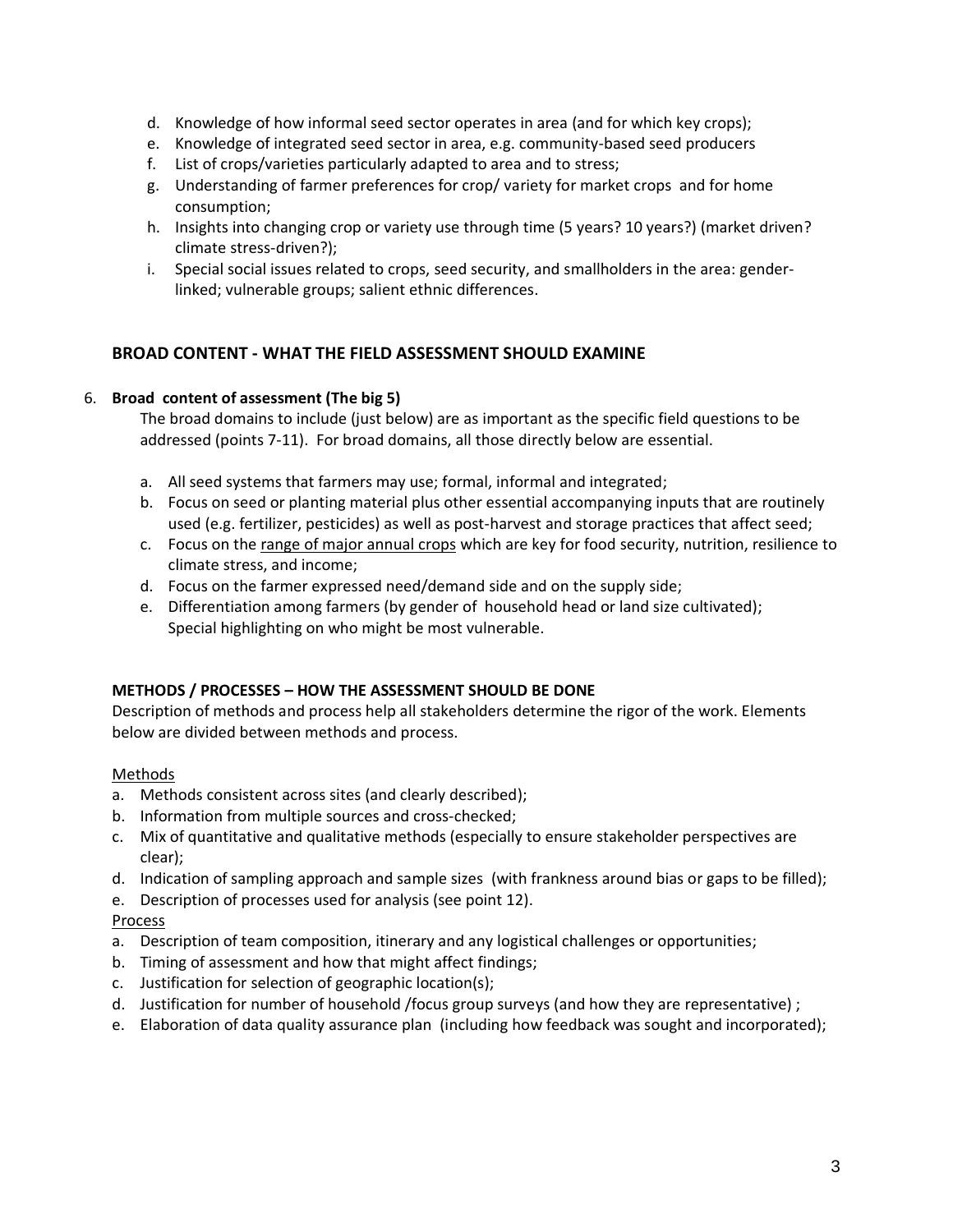- 7. **Field evidence needed: Farmer need/demand side** *(big issues that have to be assessed).* Field evidence has to be collected from the demand side, from farmer client /beneficiaries as one thrust. This can be done from individual surveys or focus groups or both- but has to be done independently from the promise of any aid (so as to avoid bias). Key issues:
	- a. Where farmers have obtained seed, by crop, prior to disaster, and where they plan to obtain their seed (is this pattern 'normal'; adaptive, or otherwise);
	- b. Amounts sown or to be sown, relative to a 'norm'. Are farmers planting more, less or the same as they 'usually do'? (is land area sown 'normal');
	- c. Understanding of the 'why' for planting patterns, including changes in crop choice or sowing patterns: are the constraints related to seed or non-seed factors (e.g. labor, security)?;
	- d. Some insight into how much money is/has to be used/necessary to access seed (current + next season);
	- e. Understanding of key differences among groups (by gender, HH and land size or residency status or type of household head…);
	- 8. **Field evidence needed: Supply side (formal , informal, integrated seed sectors)** *(big issues that have to be assessed).*

The supply side analysis has to include all types of markets (including the informal which are often overlooked) and has to carefully distinguish supply by crop (especially those for the upcoming season). Key issues:

- a. Broad understanding of the different types of markets supplying seed and planting material to farmers for different key crops in current stress period (formal markets, informal, intermediate community-based seed producers- and others);
- b. Broad understanding/analysis of market functioning in stress period- e.g. can market days even be held?;
- c. Analysis of the current and potential supply:
	- a. crop/variety availability,
	- b. price,
	- c. quality
- d. Insights on any particular crops/variety supply gaps.

#### 9. **Critical indicators- if problems/constraints are identified (with explanations)**

There is a need for transparent and specific indicators of any problems or constraints identified. (Use of a seed security framework is one possible tool for investigating these).

- a. Indicators on farmer/demand side (whether availability, access/price, quality. other);
- b. Indicators on the supply side (whether availability, access/price, quality, other ) ;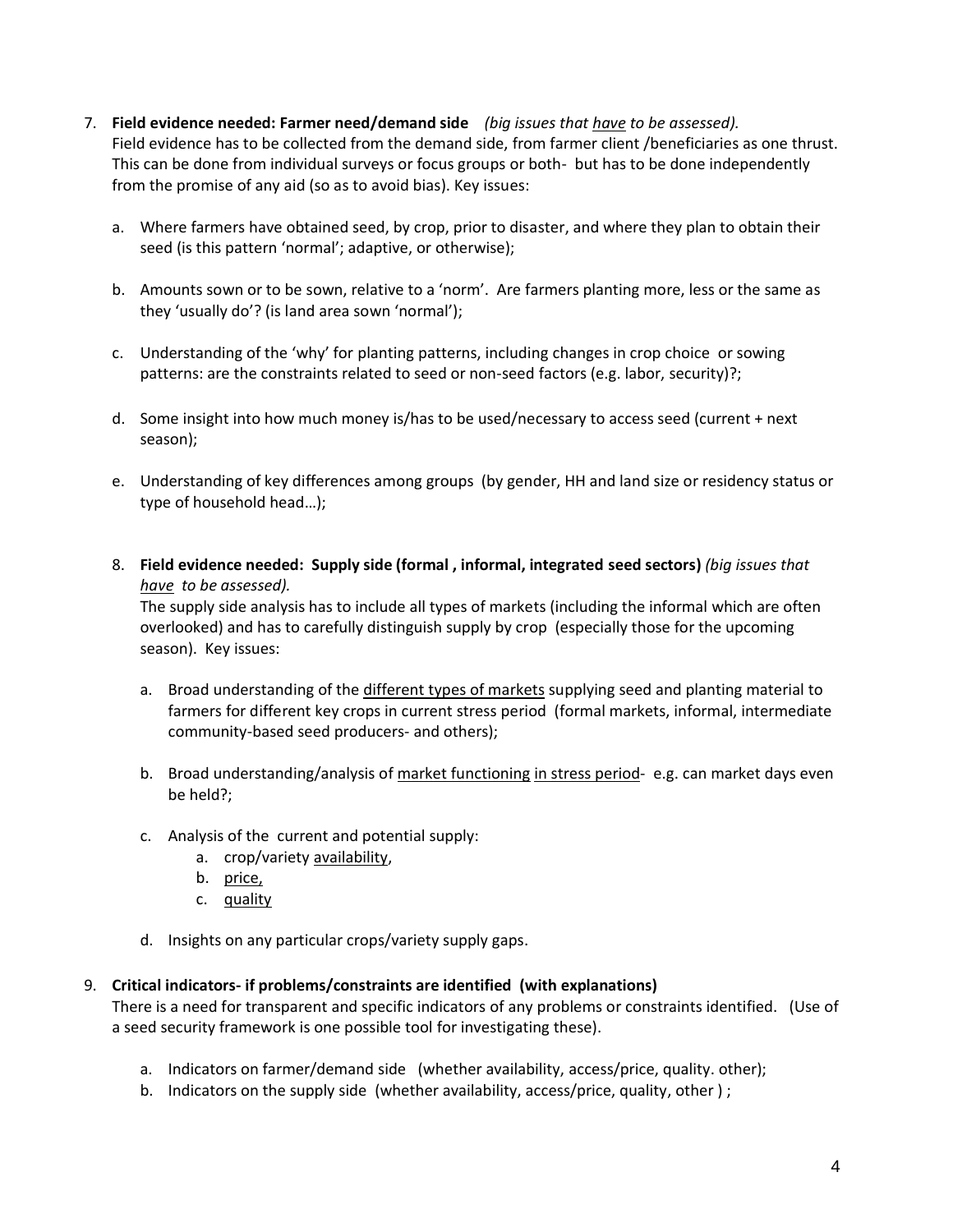- c. Problems or indicators of disfunction affecting specific crops or seed channels;
- d. Problems or indicators of special stresses among specific client/beneficiary groups.

#### 10. **Critical indicators if there are opportunities**

There is a need also to examine opportunities, including existing positive trends or possible sources of innovation.

- a. Indicators of new markets, new services;
- b. Indicators of new crops, new varieties (and that they are adapted and accepted by farmers, consumers or traders);
- c. Other indicators of positive farmer strategies (e.g. changing crop profiles or management practices).

#### 11. **Analysis- Process (see 7 8,9, 10, content)**

Prior to data collection, there should be a plan for analysis. Critical elements include:

- a. Analysis process to be informed by technical subject matter experts and those with in-depth knowledge of the context;
- b. A feedback session to be programmed with range of stakeholders to allow for open discussion, corrections,and strategy for moving forward.

#### **12. Response choice**

Beyond gathering evidence, the goal of the assessment is to identify a response strategy and programming plan. While the need for precise evidence has been described above, there is an equal need to link that evidence to choice of response. Both short-term response and medium response should be routinely considered as the disaster or stress context usually encompasses both acute and chronic elements. Also, even in emergency there may be important recovery and development opportunities (refer to indicators in 9 and 10).

Choice of response also has to be informed by the wider enabling or restricting environment: potential barriers need to be identified and addressed. Note that If key barriers cannot be sufficiently lessened, key interventions may need to be modified or stopped altogether.

#### *Short-term, 1-3 seasons*

Short-term generally covers the first few growing seasons after the shock and gives attention to both major and secondary seasons. Important items:

- a. The proposed response(s) linked to the current disaster-related problem(s) identified in the assessment;
- b. The response explained in terms of how it alleviates the constraint;
- c. The overall goal of the response selection indicated (e.g. nutrition? resilience? income?);
- d. The beneficiary/client groups being targeted;
- e. The feasilbity assessed and key logistics for implementing responses in the time elaborated;
- f. Clear processes explained of how responses will 'do no harm' ;